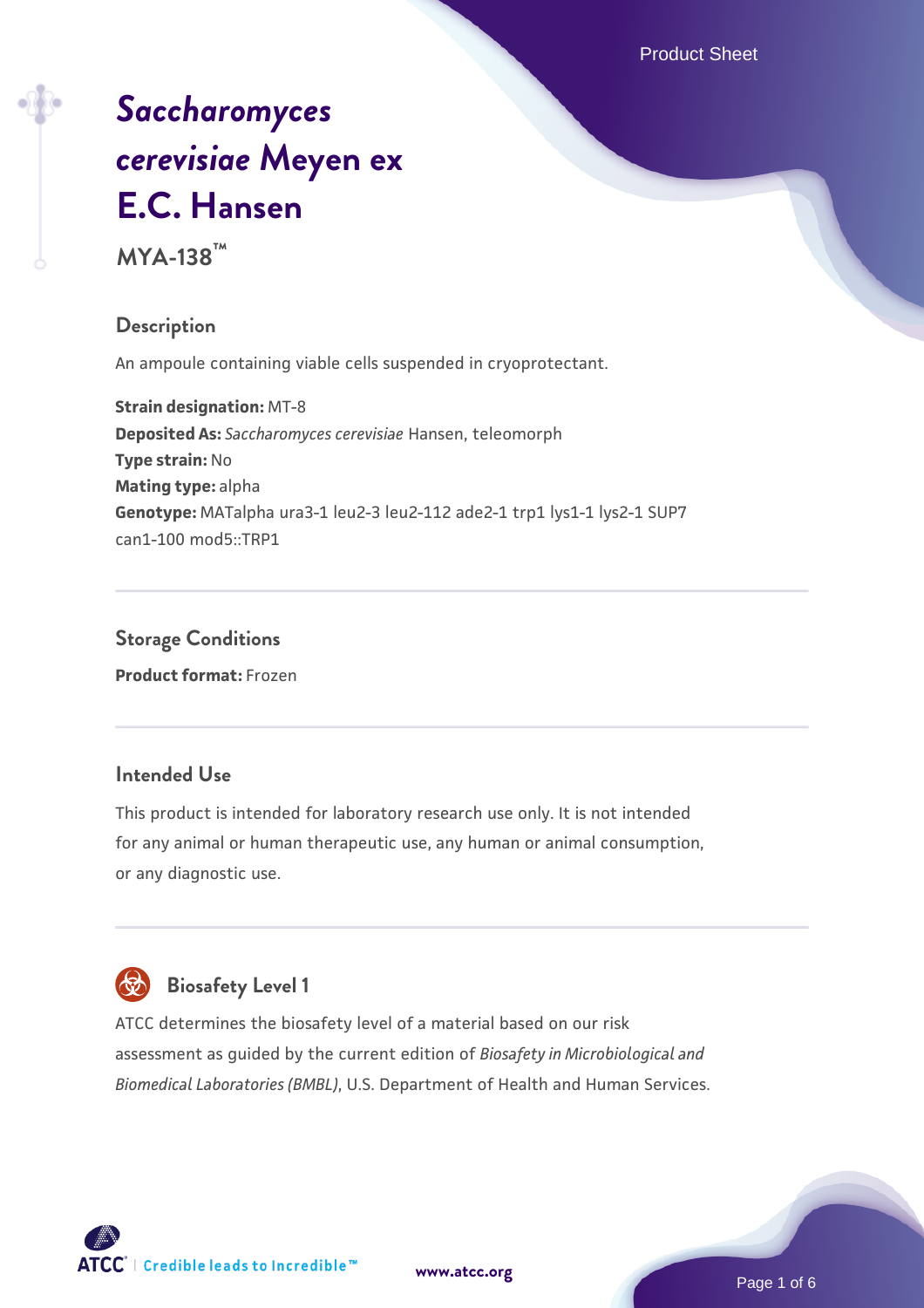#### **[Saccharomyces cerevisiae](https://www.atcc.org/products/mya-138)** [Meyen ex E.C. Hansen](https://www.atcc.org/products/mya-138) **MYA-138**

It is your responsibility to understand the hazards associated with the material per your organization's policies and procedures as well as any other applicable regulations as enforced by your local or national agencies.

ATCC highly recommends that appropriate personal protective equipment is always used when handling vials. For cultures that require storage in liquid nitrogen, it is important to note that some vials may leak when submersed in liquid nitrogen and will slowly fill with liquid nitrogen. Upon thawing, the conversion of the liquid nitrogen back to its gas phase may result in the vial exploding or blowing off its cap with dangerous force creating flying debris. Unless necessary, ATCC recommends that these cultures be stored in the vapor phase of liquid nitrogen rather than submersed in liquid nitrogen.

### **Certificate of Analysis**

For batch-specific test results, refer to the applicable certificate of analysis that can be found at www.atcc.org.

#### **Growth Conditions**

**Medium:**  [ATCC Medium 1245: YEPD](https://www.atcc.org/-/media/product-assets/documents/microbial-media-formulations/1/2/4/5/atcc-medium-1245.pdf?rev=705ca55d1b6f490a808a965d5c072196) **Temperature:** 25°C

#### **Handling Procedures**

Frozen ampoules packed in dry ice should either be thawed immediately or stored in liquid nitrogen. If liquid nitrogen storage facilities are not available,

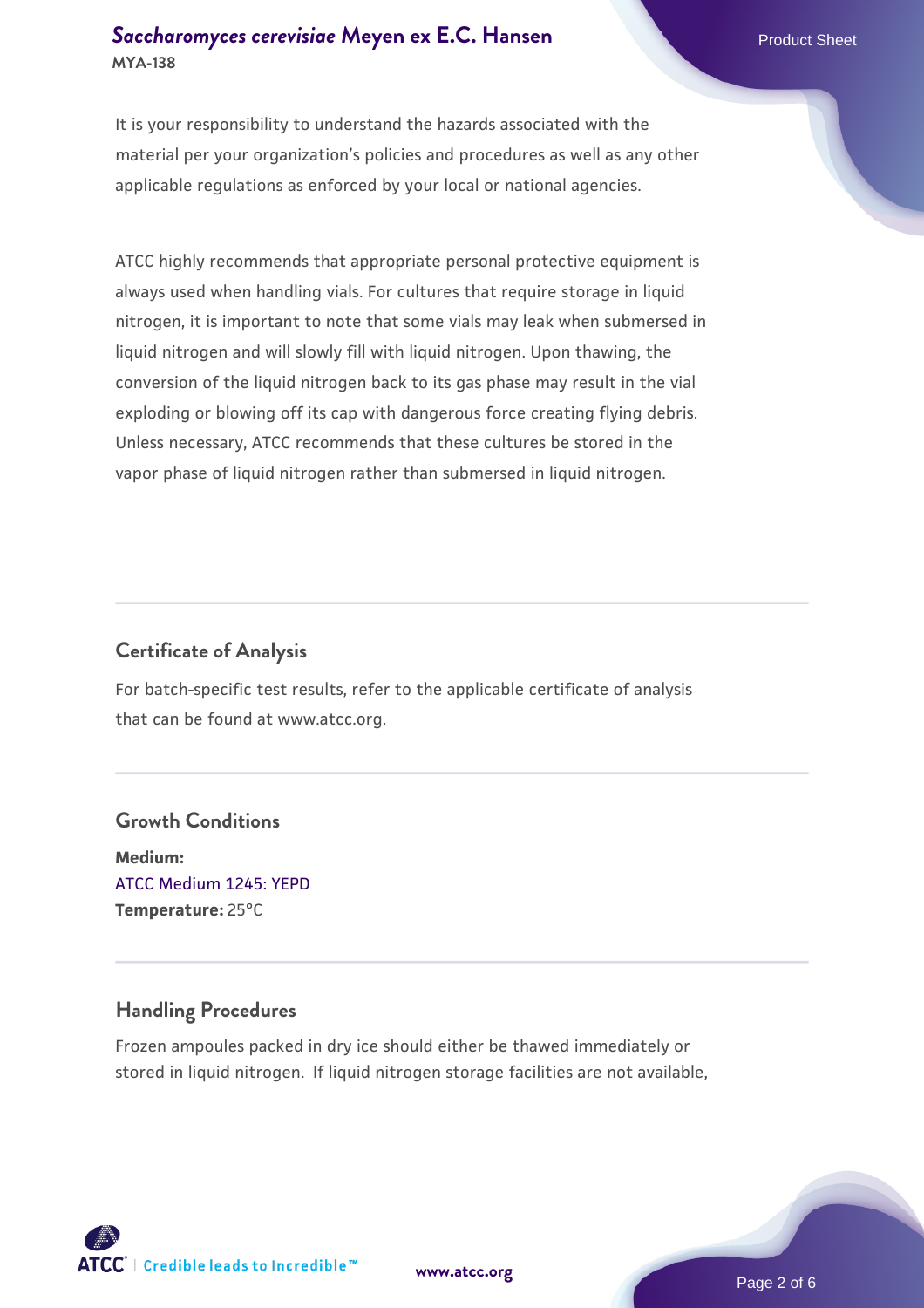#### **[Saccharomyces cerevisiae](https://www.atcc.org/products/mya-138)** [Meyen ex E.C. Hansen](https://www.atcc.org/products/mya-138) **MYA-138**

frozen ampoules may be stored at or below -70°C for approximately one week. **Do not under any circumstance store frozen ampoules at refrigerator freezer temperatures (generally -20°C).** Storage of frozen material at this temperature will result in the death of the culture.

1. To thaw a frozen ampoule, place in a **2530 °C** water bath, until just thawed (**approximately 5 minutes**). Immerse the ampoule just sufficient to cover the frozen material. Do not agitate the ampoule.

2. Immediately after thawing, wipe down ampoule with 70% ethanol and aseptically transfer 10 microliter (or any amount desired up to all) of the content onto a plate or broth with medium recommended.

3. Incubate the inoculum/strain at the temperature and conditions recommended.

4. Inspect for growth of the inoculum/strain regularly. The sign of viability is noticeable typically after 2-3 days of incubation. However, the time necessary for significant growth will vary from strain to strain.

**Morphology:** After 3 days at 25°C growth is butyrous and light cream colored, cells are globose, ovoidal or elongate, 3.0-8.0 x 5.0-10.0 µm. Sediment is present after one month.

#### **Notes**

No special notes

Additional, updated information on this product may be available on the ATCC web site at www.atcc.org.

#### **Material Citation**

If use of this material results in a scientific publication, please cite the material in the following manner: *Saccharomyces cerevisiae* Meyen ex E.C. Hansen (ATCC MYA-138)

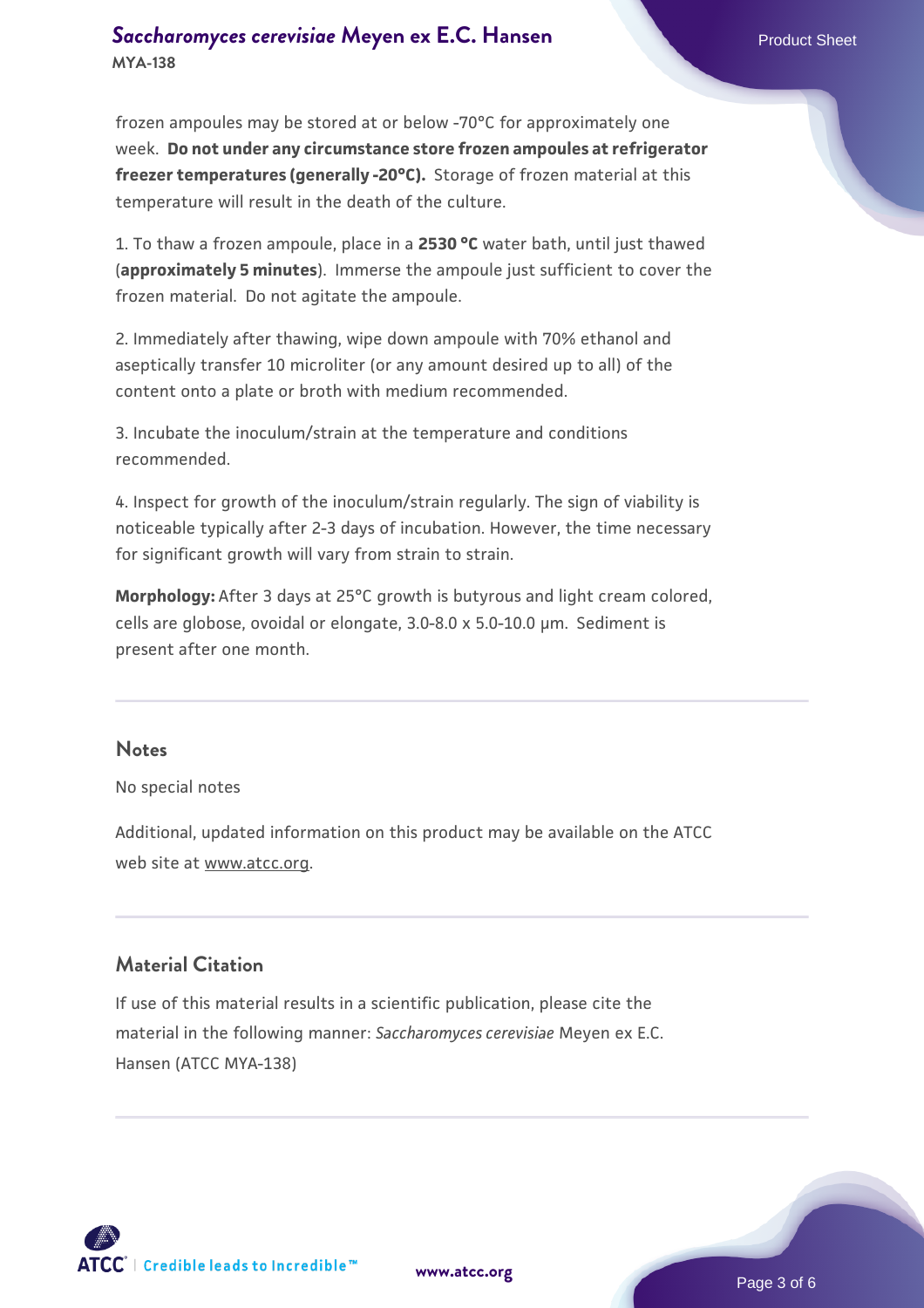## **[Saccharomyces cerevisiae](https://www.atcc.org/products/mya-138)** [Meyen ex E.C. Hansen](https://www.atcc.org/products/mya-138)

**MYA-138**

#### **References**

References and other information relating to this material are available at www.atcc.org.

#### **Warranty**

The product is provided 'AS IS' and the viability of ATCC® products is warranted for 30 days from the date of shipment, provided that the customer has stored and handled the product according to the information included on the product information sheet, website, and Certificate of Analysis. For living cultures, ATCC lists the media formulation and reagents that have been found to be effective for the product. While other unspecified media and reagents may also produce satisfactory results, a change in the ATCC and/or depositor-recommended protocols may affect the recovery, growth, and/or function of the product. If an alternative medium formulation or reagent is used, the ATCC warranty for viability is no longer valid. Except as expressly set forth herein, no other warranties of any kind are provided, express or implied, including, but not limited to, any implied warranties of merchantability, fitness for a particular purpose, manufacture according to cGMP standards, typicality, safety, accuracy, and/or noninfringement.

#### **Disclaimers**

This product is intended for laboratory research use only. It is not intended for any animal or human therapeutic use, any human or animal consumption, or any diagnostic use. Any proposed commercial use is prohibited without a license from ATCC.

While ATCC uses reasonable efforts to include accurate and up-to-date information on this product sheet, ATCC makes no warranties or representations as to its accuracy. Citations from scientific literature and



**[www.atcc.org](http://www.atcc.org)**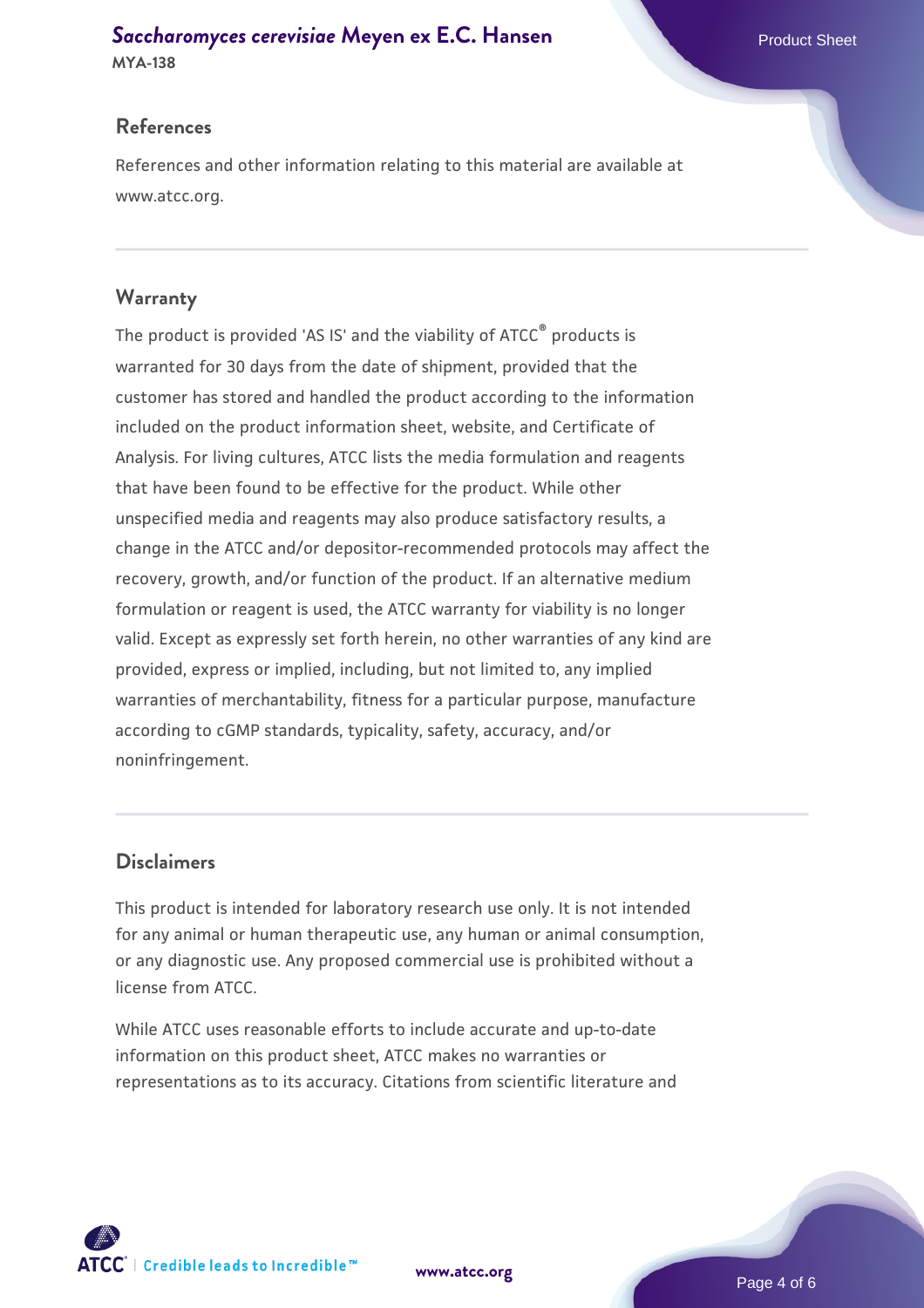patents are provided for informational purposes only. ATCC does not warrant that such information has been confirmed to be accurate or complete and the customer bears the sole responsibility of confirming the accuracy and completeness of any such information.

This product is sent on the condition that the customer is responsible for and assumes all risk and responsibility in connection with the receipt, handling, storage, disposal, and use of the ATCC product including without limitation taking all appropriate safety and handling precautions to minimize health or environmental risk. As a condition of receiving the material, the customer agrees that any activity undertaken with the ATCC product and any progeny or modifications will be conducted in compliance with all applicable laws, regulations, and guidelines. This product is provided 'AS IS' with no representations or warranties whatsoever except as expressly set forth herein and in no event shall ATCC, its parents, subsidiaries, directors, officers, agents, employees, assigns, successors, and affiliates be liable for indirect, special, incidental, or consequential damages of any kind in connection with or arising out of the customer's use of the product. While reasonable effort is made to ensure authenticity and reliability of materials on deposit, ATCC is not liable for damages arising from the misidentification or misrepresentation of such materials.

Please see the material transfer agreement (MTA) for further details regarding the use of this product. The MTA is available at www.atcc.org.

#### **Copyright and Trademark Information**

© ATCC 2021. All rights reserved. ATCC is a registered trademark of the American Type Culture Collection.

#### **Revision**

This information on this document was last updated on 2021-05-20



**[www.atcc.org](http://www.atcc.org)**